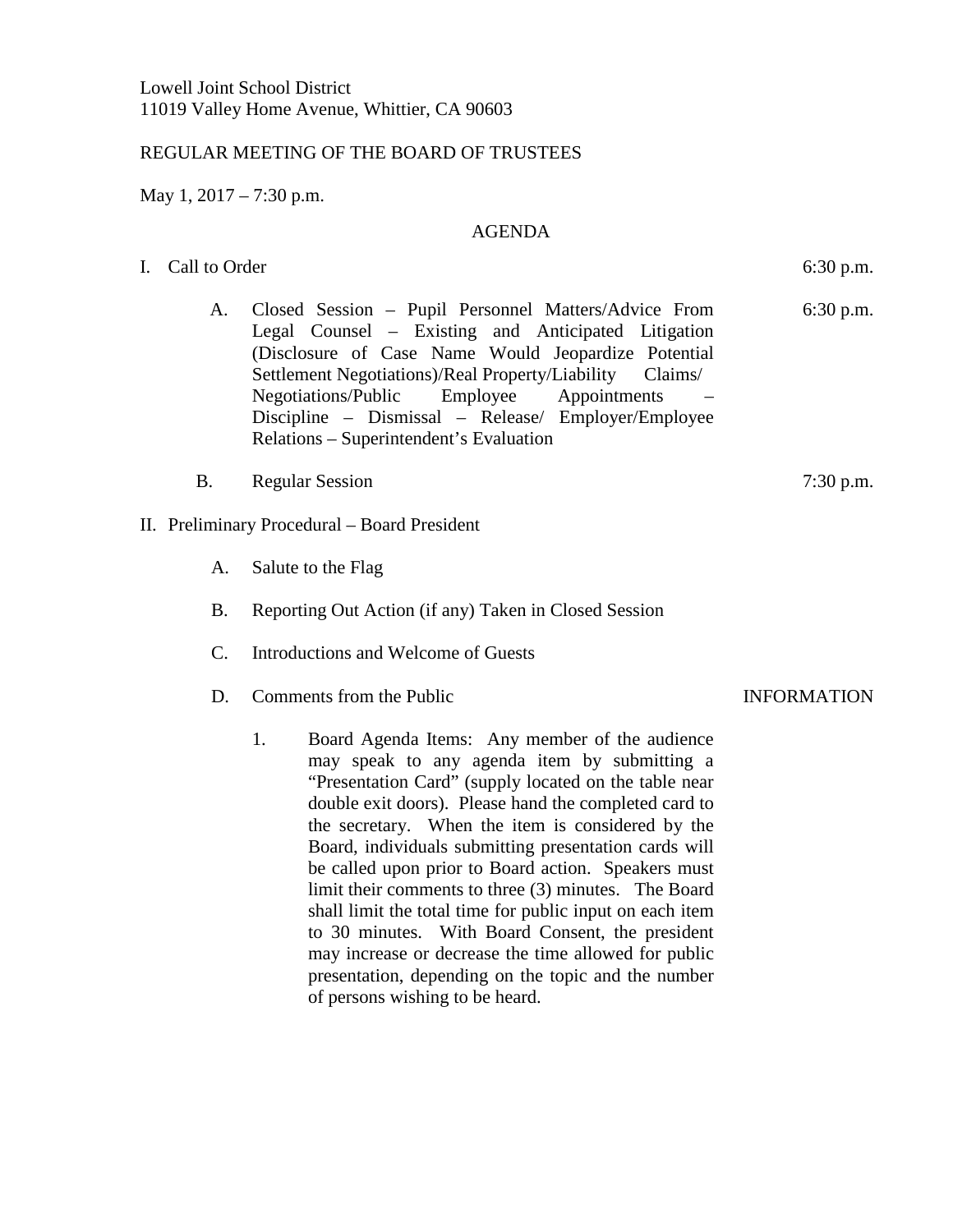| Meeting of the Board of Trustees |  |
|----------------------------------|--|
| May 1, 2017                      |  |
| Page 2                           |  |

2. Topics Not on Agenda: Anyone in attendance may address any issue by following the same identification process as shown in II-D-1 above. Since the Board cannot take action on items which are not on the agenda, such items will be referred to the Superintendent for handling. Individuals interested in speaking to items which are not on the agenda will be called upon under Item III.

| E.        | Acknowledgement of Correspondence to the Board    | <b>INFORMATION</b> |  |  |
|-----------|---------------------------------------------------|--------------------|--|--|
| <b>F.</b> | Approval of Agenda                                | <b>ACTION</b>      |  |  |
| G.        | Approval of Minutes from the April 3, 2017, Board | <b>ACTION</b>      |  |  |

III. Topics Not on the Agenda

Meeting

of the 2016/17 School Year

## IV. Reports INFORMATION A. Timely Information from Board and Superintendent – Board President B. School Reports (School Reports will be the First Meeting of the Month) V. General – Jim Coombs A. Resolution 2016/17 No. 690 Proclaiming May 10, 2017, as "School Nurses Day" ACTION/ (RESOLUTION) B. Resolution 2016/17 No. 691 Proclaiming May 10, 2017, as "Day of the Teacher" ACTION/ (RESOLUTION) C. Resolution 2016/17 No. 692 Proclaiming May  $21 - 27$ , 2017, as "Classified School Employee Week" ACTION/ (RESOLUTION) D. Update/Revised Board Policy SECOND READING/ ACTION E. Approval to Join and Pay the California School Boards Association Pro-Rated Membership for the Remainder ACTION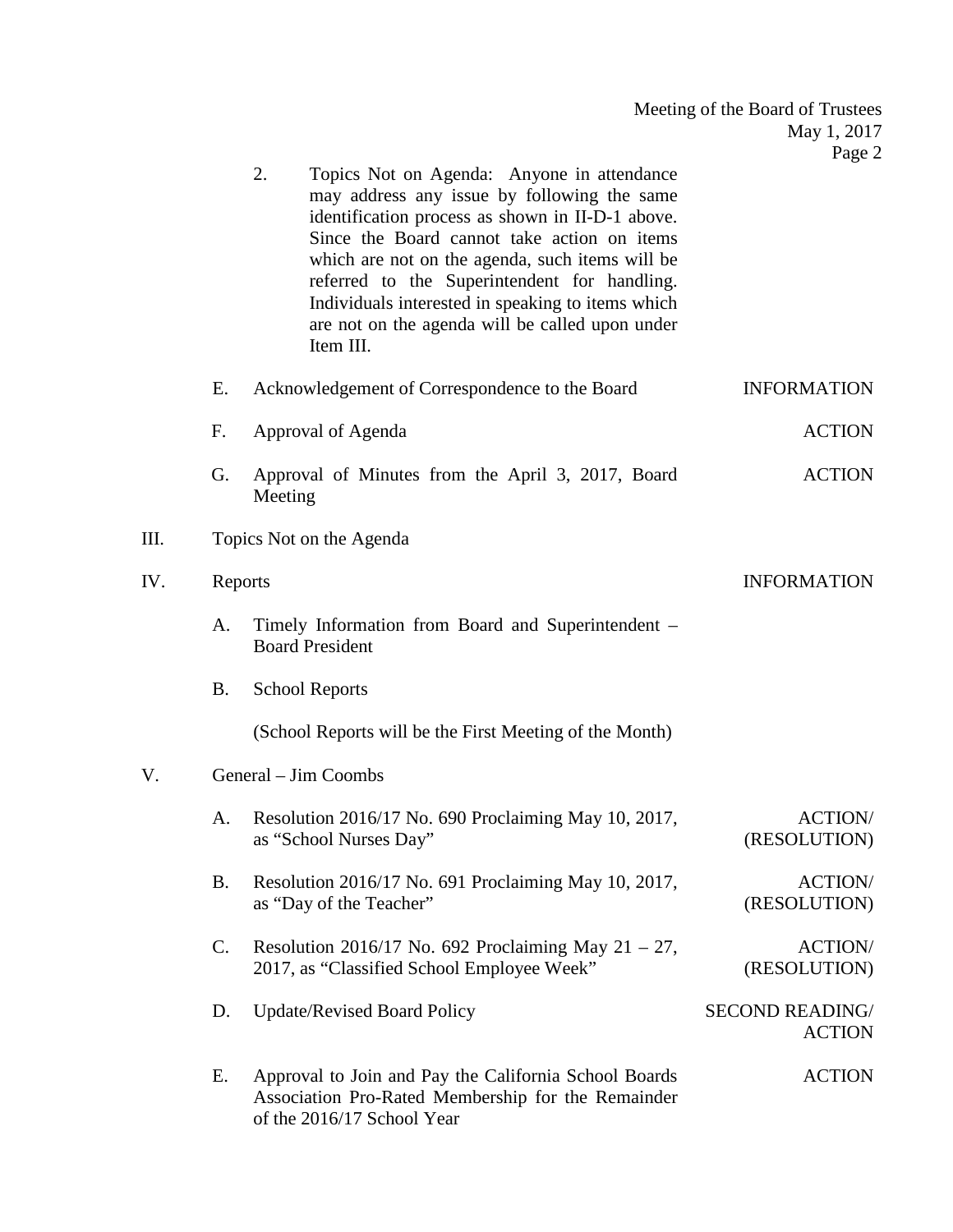|       | $F_{\cdot}$             |                                                                                                                                                                                                                                                                                                                                                                                                                                        | Approval to Pay Whittier Area School Trustees Association<br>Membership for the 2017 School Year                                                                        | <b>ACTION</b>                    |
|-------|-------------------------|----------------------------------------------------------------------------------------------------------------------------------------------------------------------------------------------------------------------------------------------------------------------------------------------------------------------------------------------------------------------------------------------------------------------------------------|-------------------------------------------------------------------------------------------------------------------------------------------------------------------------|----------------------------------|
|       | G.                      |                                                                                                                                                                                                                                                                                                                                                                                                                                        | Election of a Member to Serve on the Whittier Area School<br>Trustees Association for 2017                                                                              | <b>ACTION</b>                    |
| VI.   |                         |                                                                                                                                                                                                                                                                                                                                                                                                                                        | Business Services – Andrea Reynolds                                                                                                                                     |                                  |
|       | A.                      | Services                                                                                                                                                                                                                                                                                                                                                                                                                               | Approval of Piggyback Supply Contract with Kya<br>LLC 1<br>Interior<br>Finishing<br>for<br>Material/<br><b>Exterior Beautification</b>                                  | <b>ACTION</b>                    |
| VII.  |                         | Human Resources – Jim Coombs                                                                                                                                                                                                                                                                                                                                                                                                           |                                                                                                                                                                         |                                  |
|       | A.                      |                                                                                                                                                                                                                                                                                                                                                                                                                                        | Declaration of Need for Fully Qualified Educators to for the<br>2017/18 School Year                                                                                     | <b>ACTION</b>                    |
|       | <b>B.</b>               | Specialist                                                                                                                                                                                                                                                                                                                                                                                                                             | Approval of the Certificated Management and Supervisory<br>Salary Schedule Effective July 1, 2015, Revised May 1,<br>2017, Adding the Supervisory Position of a Program | <b>ACTION</b>                    |
| VIII. |                         | Curriculum/Instruction - Sheri McDonald                                                                                                                                                                                                                                                                                                                                                                                                |                                                                                                                                                                         |                                  |
|       | A.                      |                                                                                                                                                                                                                                                                                                                                                                                                                                        | Local Control Accountability Plan (LCAP) Update                                                                                                                         | <b>INFORMATION</b>               |
|       | <b>B.</b>               |                                                                                                                                                                                                                                                                                                                                                                                                                                        | Selection of English/Language Arts Textbooks                                                                                                                            | INFORMATION/<br>(FIRST READING)  |
| IX.   | <b>Consent Calendar</b> |                                                                                                                                                                                                                                                                                                                                                                                                                                        |                                                                                                                                                                         |                                  |
|       |                         | Action by the Board in adoption of the "Consent Calendar"<br>means that all items appearing in this section are adopted by one<br>single motion, unless a Member of the Board or the<br>Superintendent requests that any such item be removed from the<br>"Consent Calendar" and voted upon separately.<br>"Consent Calendar" items are enacted upon in one action to<br>conserve time and permit focus on other-than-routine matters. |                                                                                                                                                                         |                                  |
|       | A.                      |                                                                                                                                                                                                                                                                                                                                                                                                                                        | General – Jim Coombs                                                                                                                                                    |                                  |
|       |                         | 1.                                                                                                                                                                                                                                                                                                                                                                                                                                     | Approval of Amendment to Consultant Agreement<br>with Mr. Jorge Montalvo to Provide After-School<br>Coaching Services for the 2016/17 School Year                       | <b>ACTION/</b><br>(RATIFICATION) |
|       |                         | 2.                                                                                                                                                                                                                                                                                                                                                                                                                                     | Acceptance of Donation                                                                                                                                                  | <b>ACTION/</b>                   |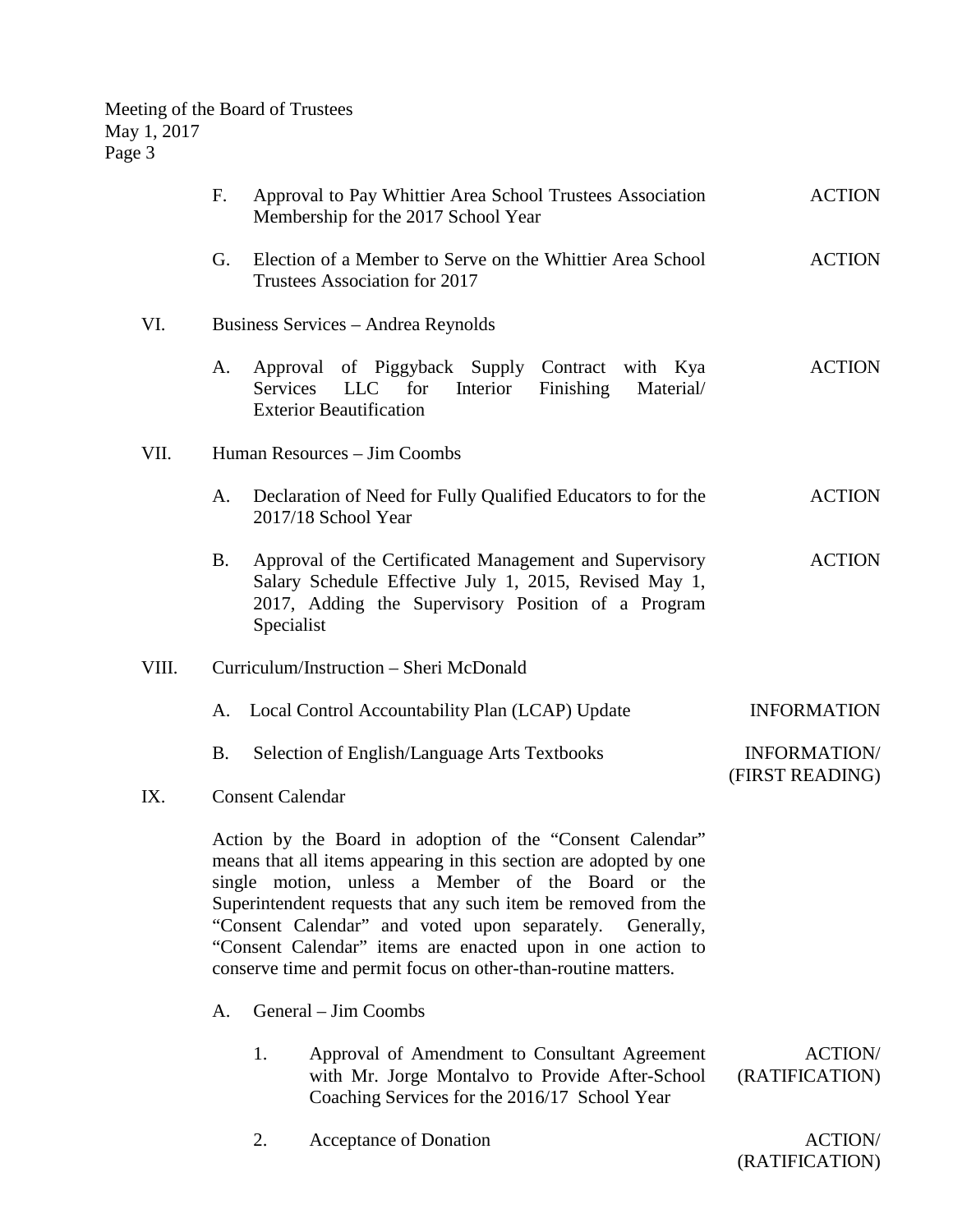|    | 3.  | Additional Individual Service Agreements with<br>Mary Kay Gallagher, Gallagher Pediatric Therapy, a<br>Nonpublic<br>Nonsectarian<br>Agency, to<br>Provide<br>Occupational and Physical Therapy Services for the<br>2016/17 School Year | <b>ACTION/</b><br>(RATIFICATION) |
|----|-----|----------------------------------------------------------------------------------------------------------------------------------------------------------------------------------------------------------------------------------------|----------------------------------|
|    | 4.  | Approval of NIC Partners to Provide Wireless<br>Access Points and Network Switches for the District                                                                                                                                    | <b>ACTION</b>                    |
| B. |     | Business Services - Andrea Reynolds                                                                                                                                                                                                    |                                  |
|    | 1.  | Purchase Order Report 2016/17 #10                                                                                                                                                                                                      | <b>ACTION/</b><br>(RATIFICATION) |
|    | 2.  | Warrant Listing Report 2016/17 #10                                                                                                                                                                                                     | <b>ACTION/</b><br>(RATIFICATION) |
|    | 3.  | Approval of Agreement with CF Environmental,<br>Inc., for Hazardous Materials Management Services                                                                                                                                      | <b>ACTION</b>                    |
|    | 4.  | <b>Authorization to Make Appropriation Transfers</b>                                                                                                                                                                                   | <b>ACTION</b>                    |
|    | 5.  | Resolution 2016/17 No. 693 Authorizing Inter-<br>fund Cash Transfers for the 2017/18 Fiscal Year                                                                                                                                       | <b>ACTION/</b><br>(RESOLUTION)   |
|    | 6.  | Resolution 2016/17 No. 694 Request for Annual<br>Delegation of Administrative Authority to Process<br>Budget Revisions, Adjustments<br>Routine<br>and<br><b>Transfers</b>                                                              | <b>ACTION/</b><br>(RESOLUTION)   |
|    | 7.  | Resolution<br>2016/17<br>695<br>Authorizing<br>No.<br><b>Temporary Cash Borrowing Between Funds</b>                                                                                                                                    | <b>ACTION/</b><br>(RESOLUTION)   |
|    | 8.  | Resolution 2016/17 No. 696 Authorizing Cash<br>Borrowing for Temporary Transfer from the<br>Los Angeles County Treasury                                                                                                                | <b>ACTION/</b><br>(RESOLUTION)   |
|    | 9.  | Approval of Agreement with Reynolds Consulting<br>Group, Inc., for Preparing and Filing State Mandate<br>Claims                                                                                                                        | <b>ACTION</b>                    |
|    | 10. | Approval of Agreement with Corinne Loskot<br>Consulting, Inc., to Provide State Facilities Program<br>Consulting                                                                                                                       | <b>ACTION</b>                    |